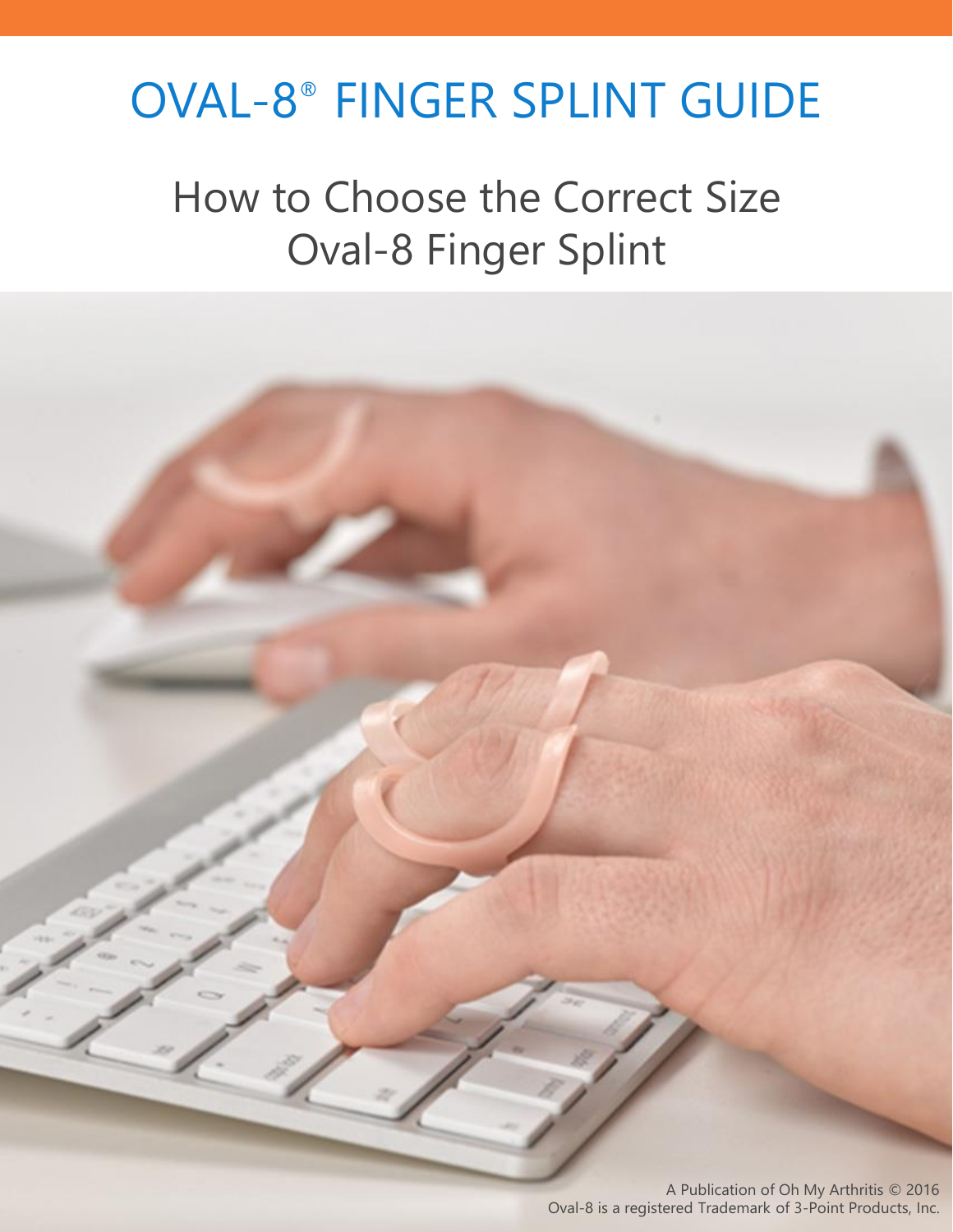# TABLE OF CONTENTS



#### Chapter 1 **How the Oval-8 Works**

Chapter 2 **What Problems the Oval-8 Treats**

Chapter 3 **How to Choose the Correct Size Oval-8**

Chapter 4 **Purchasing Oval-8 Finger Splints**

Chapter 5 **Links to Helpful Oval-8 Videos**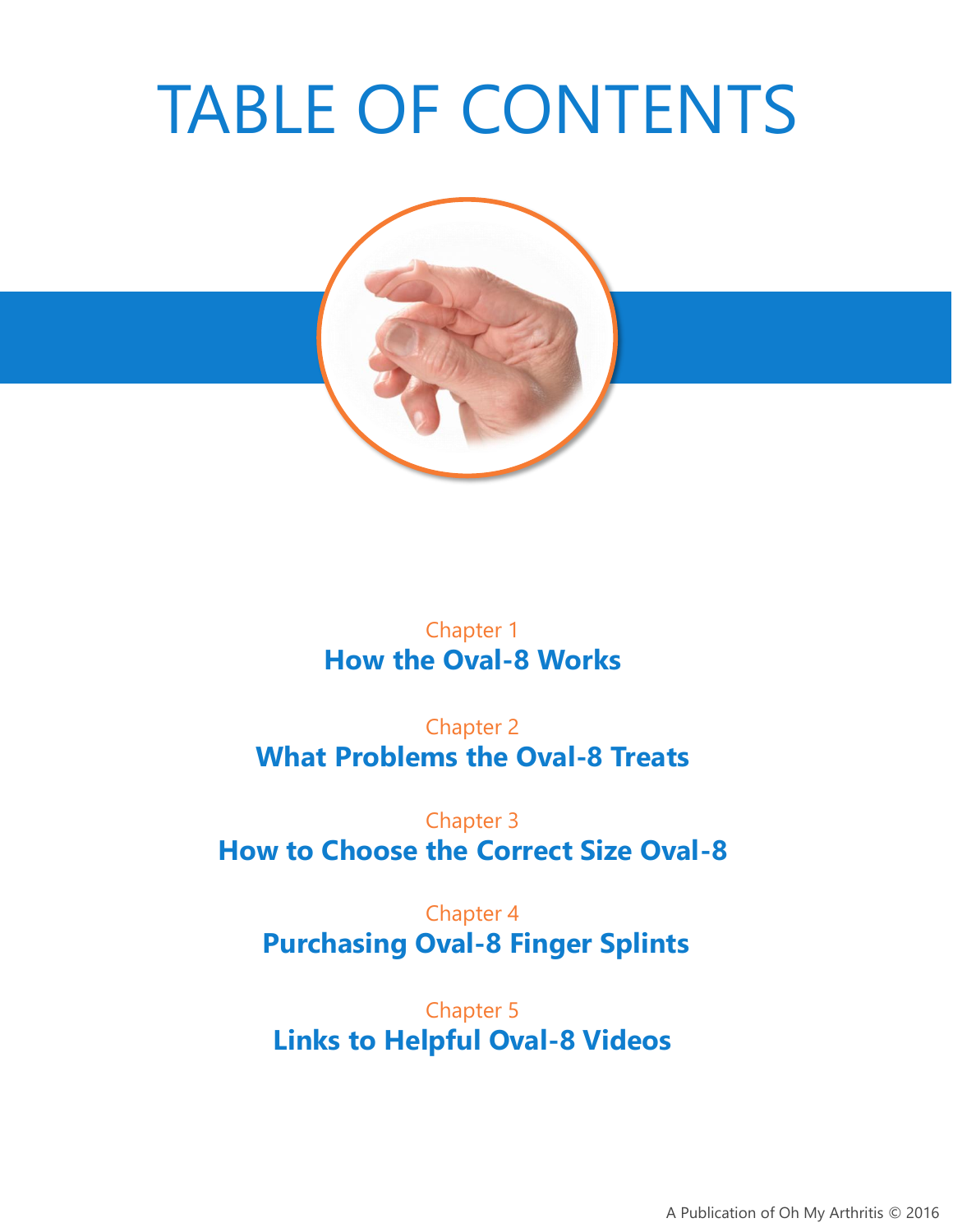### Chapter One How the Oval-8 Works

**Oval-8 Finger Splints** are a simple, effective solution to straighten and protect your fingers without messy tape or straps. The wide smooth bands and three points of control help stabilize and align the small joints of fingers affected by arthritis, injury or other health conditions.



#### **Two Sizes in Every Splint**

The angled band allows each splint to fit tighter or looser depending on which end you put on your finger first. For example, a size 6 Oval-8 fits as either a 6 or a 6 1/2. The end with the **Plus +** sign is larger and will fit looser when put on the finger first.



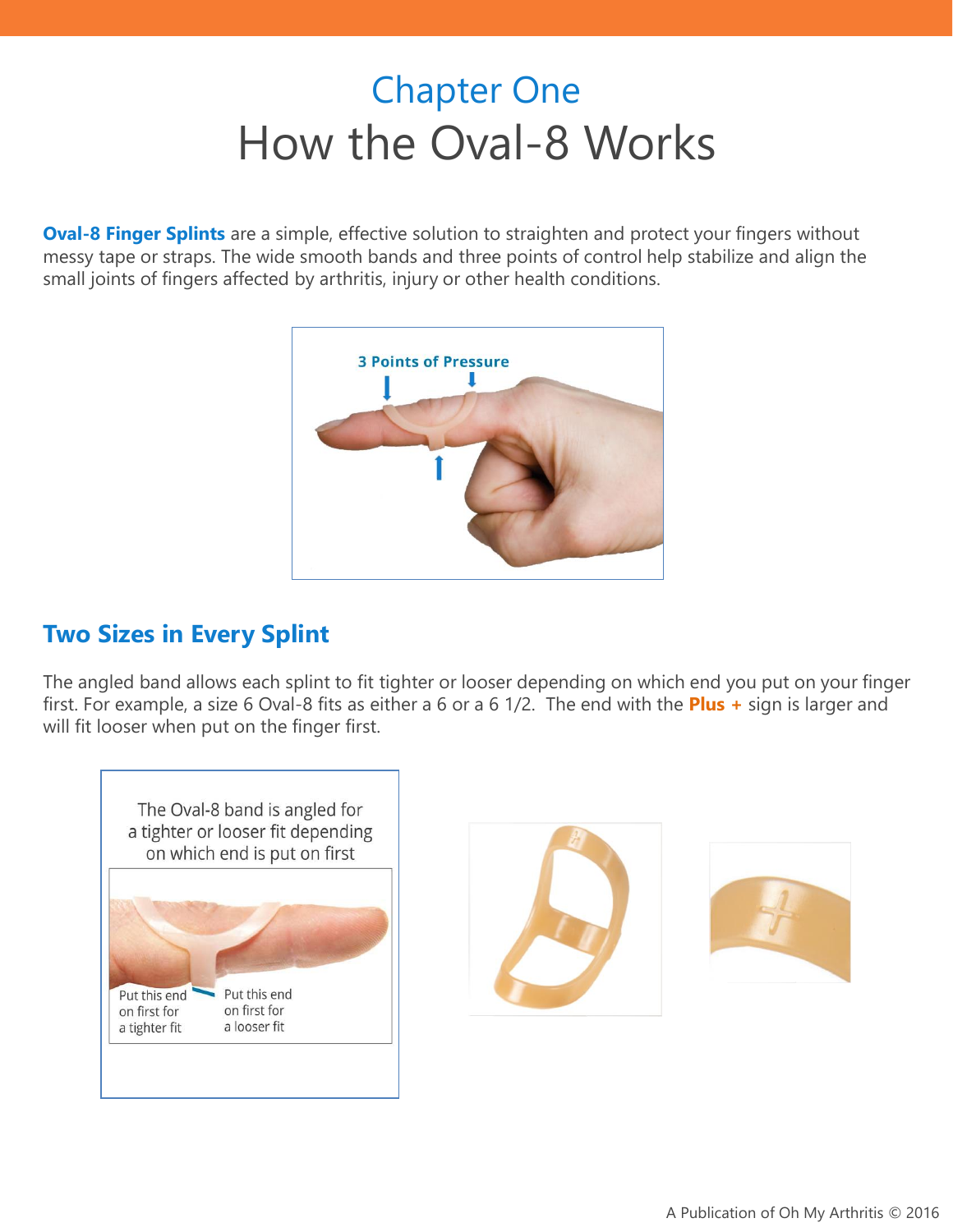### Chapter Two What Problems the Oval-8 Treats

Oval-8 Finger Splints can be worn in different ways on your finger and finger joints to treat different problems. The pictures below show the correct way to wear the Oval-8 for each condition.

Tip: When wearing the band on the top of the joint, the splint may fit tighter because of the thickness of the skin on top of the knuckle. You may need to choose a larger size.



**Mallet Finger Trigger Finger**

To keep your knuckle straight, wear the band on the top of your knuckle and the oval on the palm side



To limit triggering, wear the band on the top side of your finger or knuckle and the oval on the palm side



To limit triggering, wear the band on the top side of your finger or end knuckle and the oval on the palm side



**Trigger Thumb Swan Neck Deformity**



To prevent your middle knuckle from bending backwardswear the oval on the



To straighten joints that are crookedwear the oval on the side of your finger that your finger is bending towards



To keep your finger from moving- slide the first splint on with the band on the top; Slide a larger size over the first splint with the band on the bottom



knuckle from bending down, wear the band on top of your knuckle and the oval on the palm side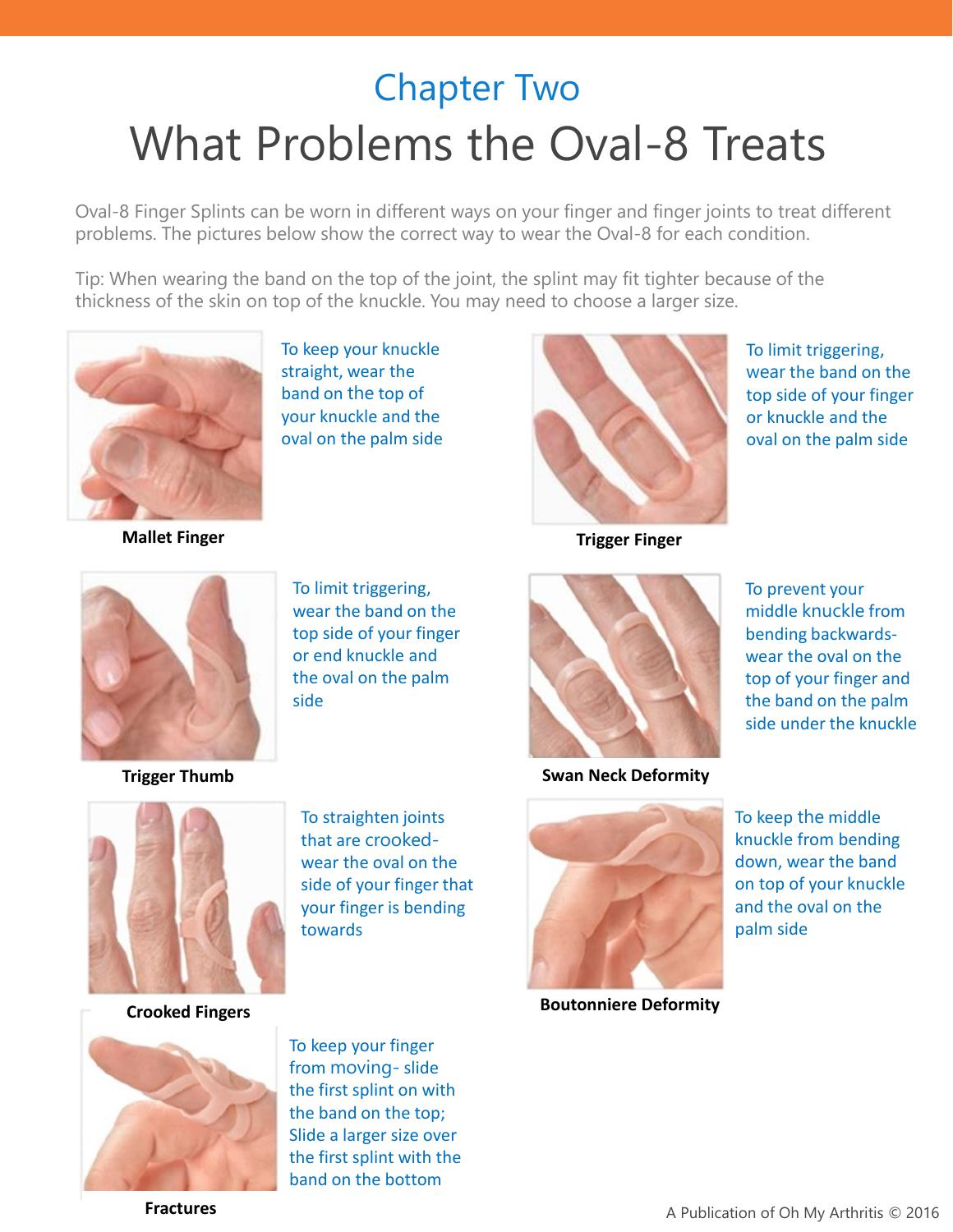### Chapter Three

## How to Choose the Correct Size Oval-8

#### **General Guideline for Sizing Your Finger**

There are 14 Oval-8 Finger Splint sizes (2 through 15). Each splint will fit looser or tighter depending on which end of the splint slides onto your finger first (see Chapter One).

The differences between sizes is quite small – generally there is less than 1/8-inch difference in circumference (measurement around your finger).

In most cases, Oval-8 Finger Splints are worn around the knuckle (joint) of your finger, not where you would normally wear a ring. The fit must be precise, yet comfortable for the splint to stay in place and apply the necessary pressure needed for effective treatment.

Below is a general guideline for sizing your finger based on gender. These are just general guidelines you will still need to size your finger using one of the three methods described in this chapter.

#### **For Women**

Generally, sizes 5, 6 and 7 will fit most women's middle joint (knuckle); sizes 4, 5 and 6 will fit the end joint (knuckle) below the finger nail.

#### **For Men**

Generally, sizes 8, 9 and 10 will fit most men's middle joint (knuckle); sizes 6, 7 and 8 will fit the end joint (knuckle) below the finger nail.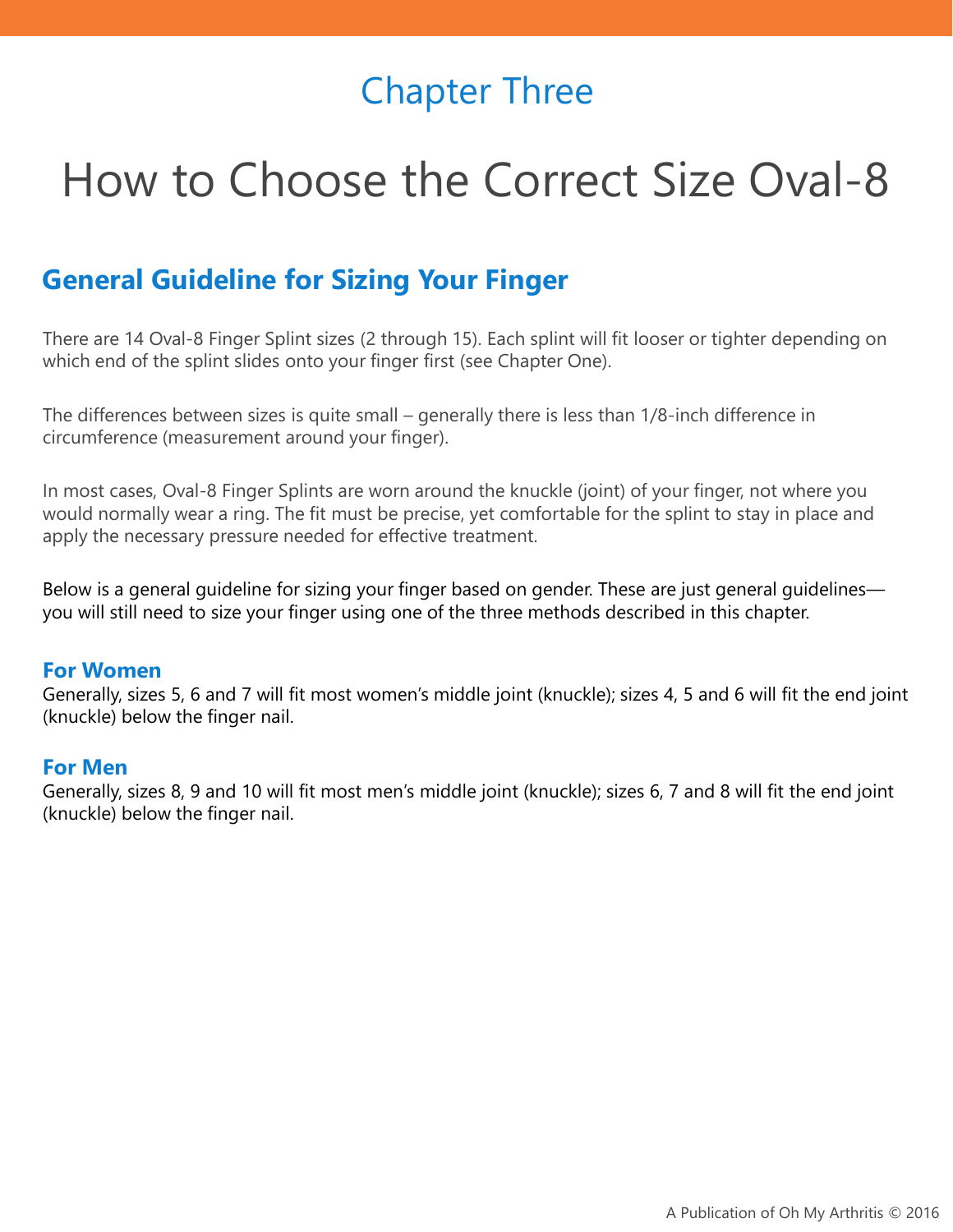### Chapter Three How to Choose the Correct Size Oval-8

#### **Three Ways to Find Your Finger Size**

Use one of the following methods to size your finger for an Oval-8 Finger Splint:

#### **1. Measure Your Finger**

Use a flexible measuring tape or the *Oval-8 Sizing Guide* to measure around the joint of your affected finger. The Oval-8 Sizing Guide is a paper measuring guide you print and cut out to measure for the Oval-8 sizes most likely to fit.

Once you have determined your correct size range, purchasing **Oval-8 Graduated Sets** make choosing the correct size easier by giving you the extra splints needed for swelling and other changes in your finger size.

| <b>Graduated Set</b><br>Sizes | <b>Finger joint measurement range</b> |  |
|-------------------------------|---------------------------------------|--|
| Sizes 2, 3, 4                 | 1 3/4" - 1 15/16" (4.3 cm - 4.95 cm)  |  |
| Sizes 4, 5, 6                 | 1 15/16" - 2 3/16" (4.95 cm - 5.7 cm) |  |
| Sizes 6, 7, 8                 | 2 3/16" - 2 7/16" (5.7 cm - 6.14 cm)  |  |
| Sizes 8, 9, 10                | 27/16" - 2 11/16" (6.14 cm - 6.8 cm)  |  |
| Sizes 10, 11, 12              | 2 11/16" - 2 15/16" (6.8 cm - 7.4 cm) |  |
| Sizes 13, 14, 15              | 3" - 3 1/4" (7.65 cm - 8.2 cm)        |  |

Watch our step-by-step video "**How to Choose the Correct Size Oval-8 Finger Splint"** for additional help on how to use the Sizing Guide.

ht size for your your Oval-8 finger ...  $\, \bullet \, \blacktriangleleft$ 

ohmy arthritis

How to choose the correct size<br>Oval-8<sup>®</sup> Finger Splint

**ca** community

#### **Click the images below for the Sizing Guide and Video:**

| $0$ val- $8$                                                                                                                                                                                                                                                                                                                                                                      |                                               |
|-----------------------------------------------------------------------------------------------------------------------------------------------------------------------------------------------------------------------------------------------------------------------------------------------------------------------------------------------------------------------------------|-----------------------------------------------|
| Oval-8 <sup>=</sup> Finger Splints by 3-Point Products<br>SIZING GUIDE IPrintable Versioni                                                                                                                                                                                                                                                                                        |                                               |
| The Oval 8 <sup>8</sup> Finant Solints Sizing Guide will help you choose the size solint most likely to fit<br>your finger. Since even plight swelling or temperature changes can affect finger size, choosing<br>only one size aplint does not querantee that size will be 100% accurate. We do recommend<br>ordering a Graduated Set of 3 sizes for greater accuracy in sizing. | How to find out the right s                   |
|                                                                                                                                                                                                                                                                                                                                                                                   | $0$ val- $8$<br><b>SZINE GADE ANZALCTICAR</b> |
|                                                                                                                                                                                                                                                                                                                                                                                   | Learn May Los areas<br>in a more of the       |
| SIZING GUIDE INSTRUCTIONS                                                                                                                                                                                                                                                                                                                                                         |                                               |
| To use the Sizing Guide you will need a pair of scissors and a<br>ruler with 1/16" increments or a metric ruler. Cut out the quide<br>below along the dotted line and follow the instructions below.                                                                                                                                                                              |                                               |
| If using sciences is difficult, you may wish to have someone<br>sesist you with cutting out the Sizing Guide.                                                                                                                                                                                                                                                                     | <b>MARINEZ CONTRACTOR</b>                     |
| <b>NATIONAL PROPERTY</b>                                                                                                                                                                                                                                                                                                                                                          | 40<br>0:01 / 2:35                             |
| <b>Literature</b><br>-Measure from<br>Center the knuckle<br>랋<br>this Ine<br>with this line.<br><b>CALCOM</b>                                                                                                                                                                                                                                                                     |                                               |
| <b>AAAAAAAAAAAAAA</b>                                                                                                                                                                                                                                                                                                                                                             |                                               |
| See Pege 2 for step-by-step instructions.                                                                                                                                                                                                                                                                                                                                         |                                               |
| www.3psintproducts.com<br><sup>=</sup> 3 Porn Products, Inc. Stevensville, MD 21666 Made in the U.S.A.<br>Poor 1                                                                                                                                                                                                                                                                  |                                               |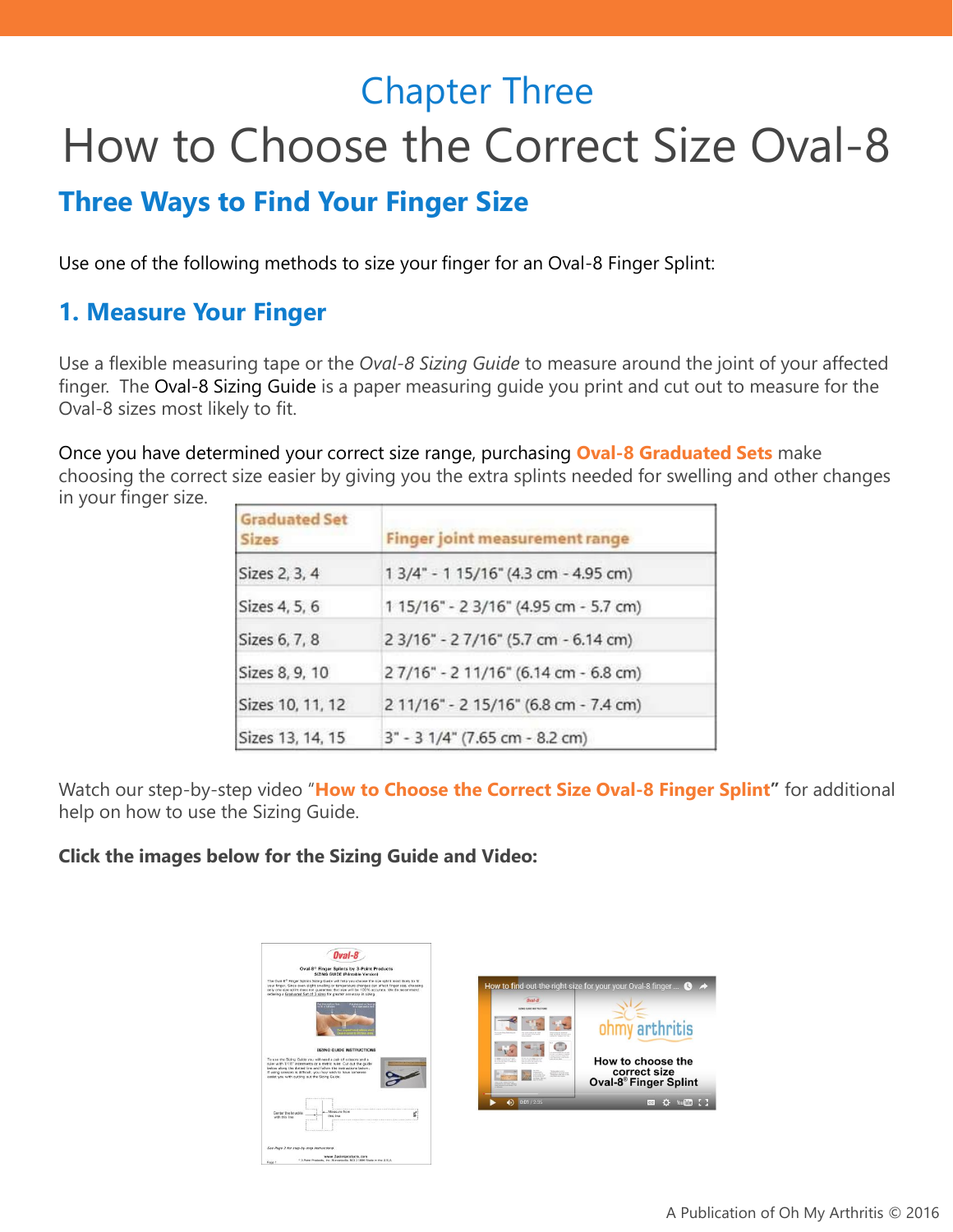### Chapter Three How to Choose the Correct Size Oval-8

#### **2. Oval-8 Sizing Set**



The most accurate way to find a size that fits you best is with the splints themselves.

The Oval-8 Sizing Set includes one splint of each size, 2 through 15. The Sizing Set will give you the greatest accuracy for finding the size or sizes that fit you best, even when swelling or finger size changes how the Oval-8 fits.

Remember, each size will fit tighter or looser depending on which end slides onto your finger first. Before trying a different size, try putting on the splint from the other end to see if that results in a better fit.

#### **3. Jeweler's Ring Sizer**

Oval-8 splints are close to, but not an exact match for jeweler's ring sizes. Having a jeweler measure your joint or finger will give you an idea of what range of sizes you will need. . You will need to know where on the finger you will be wearing the splint (see Chapter Two) to correctly measure your finger.

Ask the jeweler to use the wide ring gauge to measure your finger joint. Choose the ring size that fits snugly (not tight).

#### **Adjusting the Fit of an Oval-8 Finger Splint**

Oval-8 Finger Splints are a medical brace made from a firm plastic that has a small amount of give, but is strong enough to hold your finger in place when fit properly.

Following one of the three methods for sizing your finger should result in a proper fit. If your finger is swollen or you need the splints to fit around a crooked knuckle, you may need to visit a therapist or orthotist (brace maker) trained in adjusting and fitting plastic splints and braces.

[Find a certified hand therapist \(CHT\)](https://www.htcc.org/find-a-cht)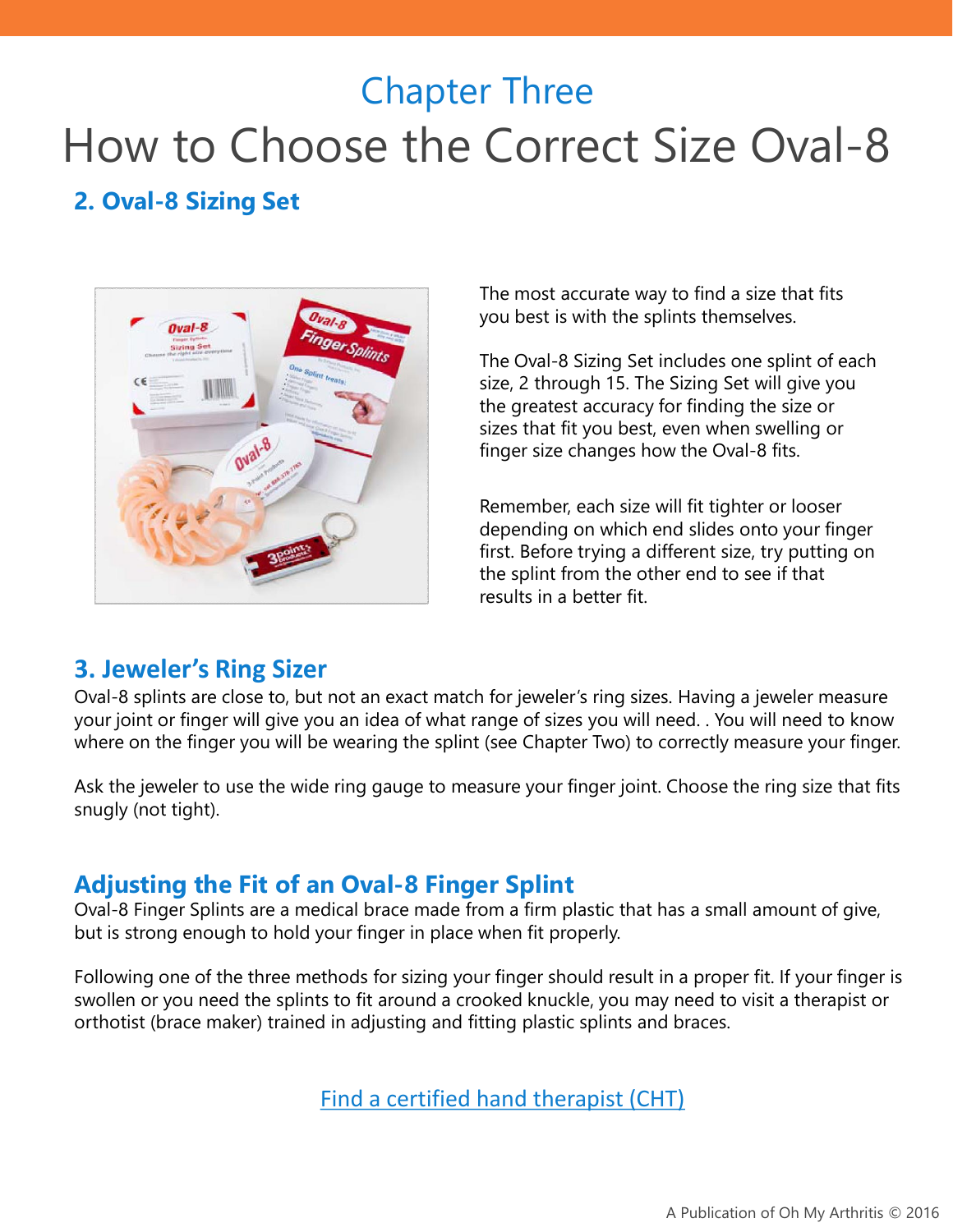### Chapter Four Purchasing Oval-8 Finger Splints

#### **Oval-8 Graduated Set**



The Oval-8 Graduated Set is ideal if you're using the Oval-8 Finger Splints for the first time. With three consecutive size splints, you have a range of sizes to choose from and extra sizes if swelling, time of day or temperature affects your finger size.

Tips for choosing a Graduated Set:

If your finger(s) tend to swell, or you are working in warm conditions, order a set that includes larger sizes (i.e. if you measure as a size 8, order Sizes 8, 9 & 10)

If you have swelling that is expected to go down, or will be wearing your splint in water or in cold conditions, order a set that includes smaller sizes (i.e. if you measure as a size 8, order Sizes 6, 7 & 8)

• Each Oval-8 splint fits slightly larger or smaller depending on which end is fit on the finger first. This means each Graduated Set gives you 6 different sizing options.

Graduated Sets are available in the following combinations:

| Sizes 2, 3 & 4 | Sizes 8, 9 & 10   |
|----------------|-------------------|
| Sizes 4, 5 & 6 | Sizes 10, 11 & 12 |
| Sizes 6, 7 & 8 | Sizes 13, 14 & 15 |

#### **Oval-8 Sizing Set**



The Oval-8 Sizing Set includes one splint of each size, size 2 through 15, giving you all available sizing options.

An Oval-8 Sizing Set assures that you have extra sizes if your finger swells, the weather changes or if you need a splint for a different finger.

Should you need more than one splint of any size, they are available in in packages of 1, 3 or 5 by size (see Individual Splints below).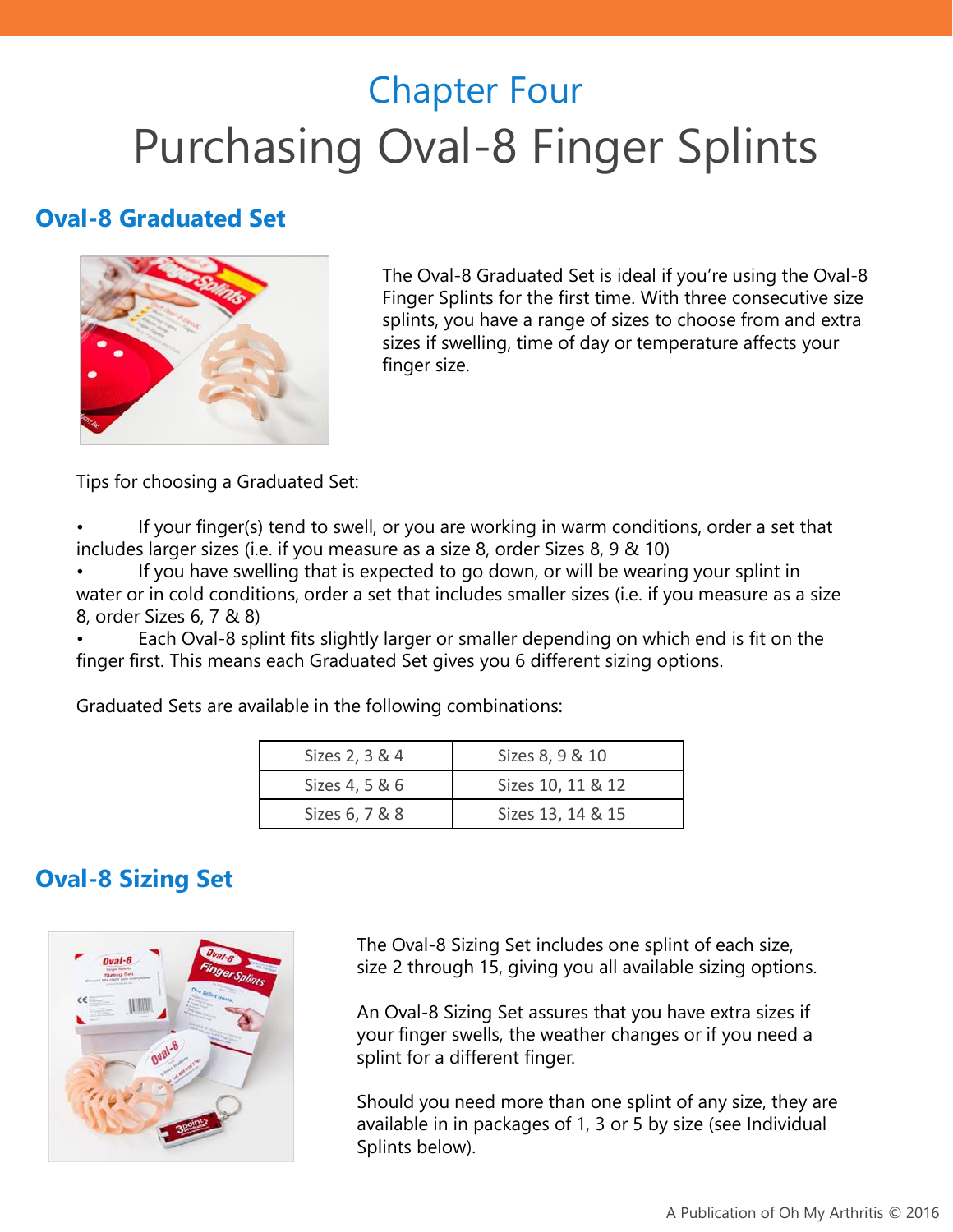### Chapter Four Purchasing Oval-8 Finger Splints

#### **Individual Splints**

Packages with only one size are a good option for those who have been sized by their therapist or doctor using the Oval-8 splints or if you are replacing a splint or buying extras.

Individual packages are sold by size (sizes 2 through 15) in quantities of 1, 3 or 5.

#### **Oval-8 Accessories: Gel Tube and Gel Mate**

- If you will be wearing the Oval-8 over a bandage, Gel Tube or Gel Mate silicone sheeting, you will need a splint at least one size larger than the joint measures.
- Keep in mind that even minor changes in swelling or temperature can affect how your splint fits. It is always a good idea to have more than one size splint available to accommodate changes.





#### **Where Oval-8 Finger Splints are Sold**

The full line of Oval-8 Finger Splints from 3-Point Products, Inc., are available through many health care providers (doctors, therapists, and orthotists) and online from:

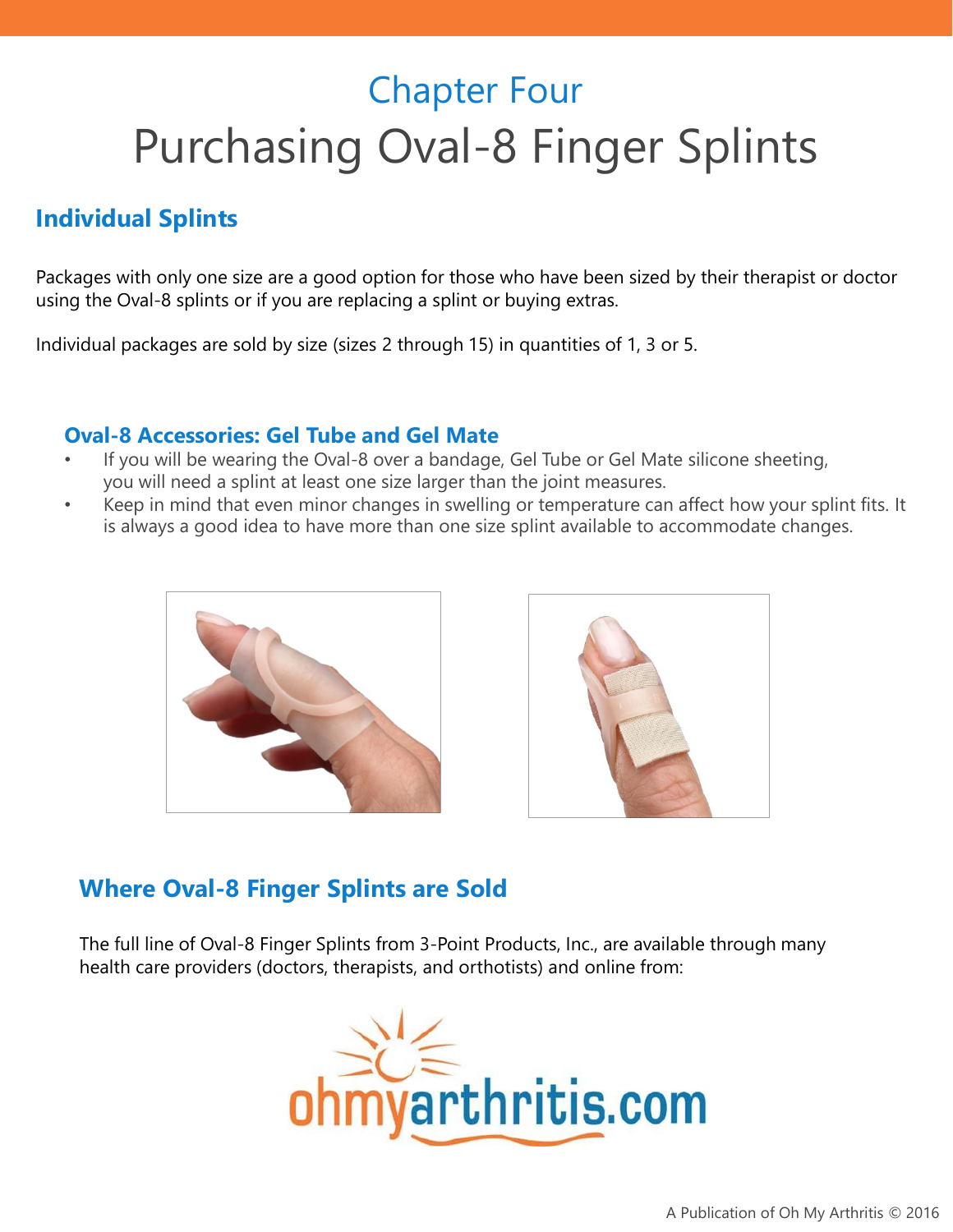### Chapter Five

# Links to Helpful Oval-8 Videos

It is said that a picture is worth a thousand words. We agree and have produced a number of videos to show you how to treat different conditions successfully with Oval-8 Finger Splints. If you don't see a video on your condition, let us know and we will add that to our list of things to do for you.

Click the links below to watch our videos on how to wear the Oval-8 to treat the following finger conditions:

**[Introduction to Oval-8 Finger Splints](https://www.ohmyarthritis.com/Learn/Watch-Our-Videos/Oval-8-Finger-Splints-Videos.html#intro) [How to Treat a Mallet Finger](https://www.ohmyarthritis.com/Learn/Watch-Our-Videos/Oval-8-Finger-Splints-Videos.html#mallet) [How to Treat a Trigger Finger](https://www.ohmyarthritis.com/Learn/Watch-Our-Videos/Oval-8-Finger-Splints-Videos.html#trigger)  [How to Treat a Trigger Thumb](https://www.ohmyarthritis.com/Learn/Watch-Our-Videos/Oval-8-Finger-Splints-Videos.html#triggerthumb) [How to Treat a Swan Neck Deformity/EDS Hypermobility](https://www.ohmyarthritis.com/Learn/Watch-Our-Videos/Oval-8-Finger-Splints-Videos.html#swan) [How to Treat a Boutonniere Deformity](https://www.ohmyarthritis.com/Learn/Watch-Our-Videos/Oval-8-Finger-Splints-Videos.html#boutonniere) [How to Treat Crooked Fingers/ Lateral Deviation](https://www.ohmyarthritis.com/Learn/Watch-Our-Videos/Oval-8-Finger-Splints-Videos.html#crooked)**